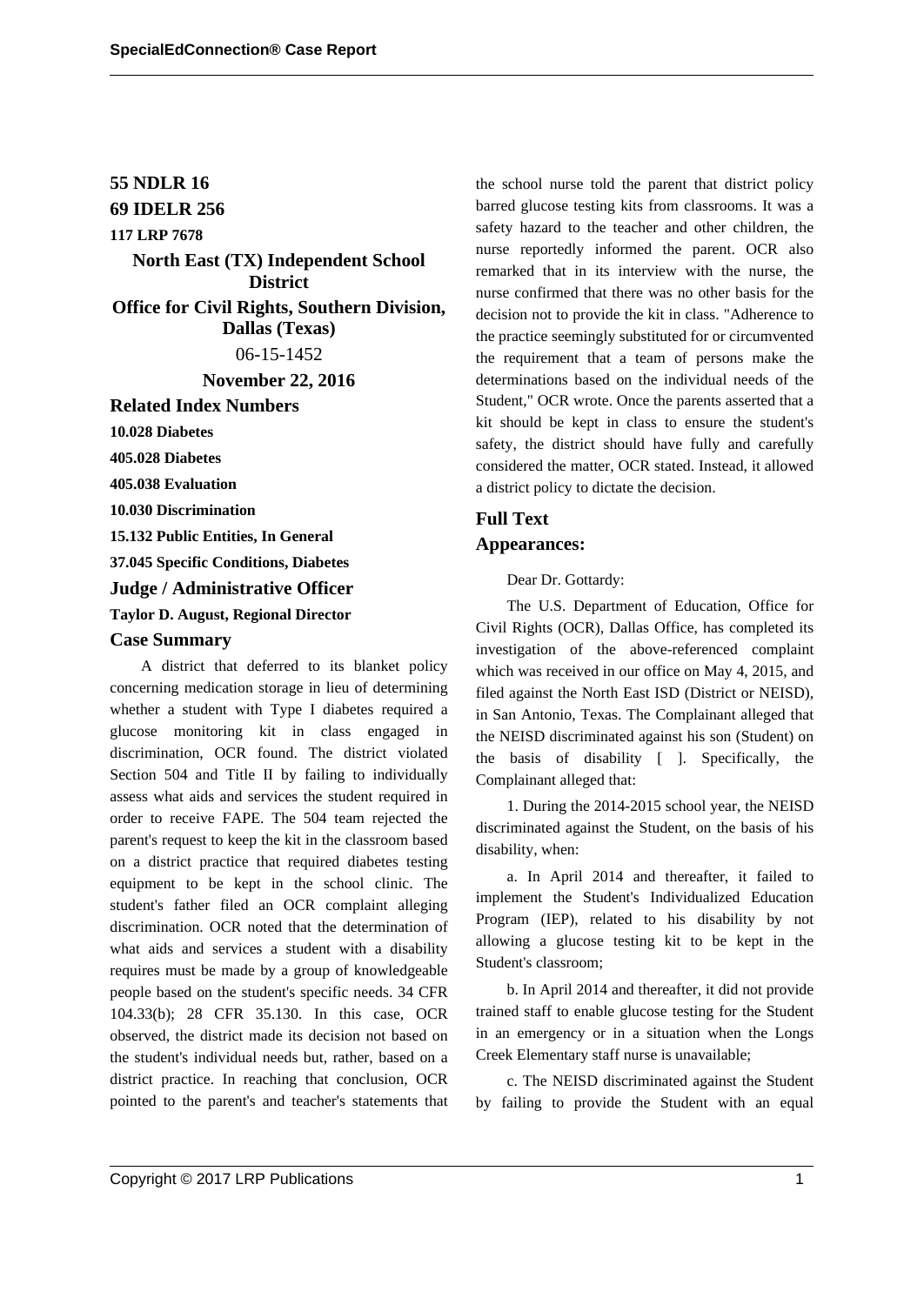opportunity to participate in nonacademic services (i.e. School field trip on or around May 14, 2015); and

d. The District failed to provide notice of the Section 504 and Title II procedural safeguards at the time of initial evaluation, on April 27, 2015.

OCR is responsible for determining whether entities that receive or benefit from federal financial assistance from the Department, or an agency that has delegated investigative authority to the Department, are in compliance with Section 504 of the Rehabilitation Act of 1973 (Section 504), 29 U.S.C. § 794 (amended 1992), and its implementing regulations at 34 C.F.R. Part 104, which prohibits discrimination on the basis of disability. OCR also enforces Title II of the Americans with Disabilities Act of 1990 (Title II), 42 U.S.C. § 12132, and its implementing regulations at 28 C.F.R. Part 35. Under Title II, OCR has jurisdiction over complaints alleging discrimination on the basis of disability that are filed against public entities. Prior to the initiation of the investigation, OCR determined that the NEISD is a recipient of Federal financial assistance from the Department and is a public entity. Therefore, OCR has jurisdictional authority to process this complaint for resolution under Section 504 and Title II.

OCR investigated the following legal issues:

1. Whether the NEISD discriminated against the Student, on the basis of his disability, by failing to provide regular or special education and related aids and services deemed necessary to meet the Student's individual educational needs (i.e. not allowing a glucose testing kit to be kept in the Student's classroom), and thereby denied the Student a free appropriate public education during the 2014-2015 school year, in violation of Section 504 and Title II and their implementing regulations, at 34 C.F.R. § 104.33 and 28 C.F.R. § 35.130, respectively;

2. Whether the NEISD discriminated against the Student, on the basis of his disability, by failing to provide the Student an appropriate public education designed to meet the Student's individual educational needs (i.e. not providing trained staff to enable glucose testing for the Student in an emergency or in a situation when the Longs Creek Elementary staff nurse is unavailable), during the 2014-2015 school year in violation of Section 504 and its implementing regulations at 34 C.F.R. §§ 104.33(a), and 104.33(b)(1), and Title II and its implementing regulations at 28 C.F.R. § 35.130(a);

3. Whether on May 14, 2015, the NEISD discriminated against the Student on the basis of his disability by failing to provide the Student with an equal opportunity to participate in nonacademic services (i.e. a school field trip on or around May 14, 2015) in violation of Section 504 and its implementing regulations at 34 C.F.R. § 104.37(a)(1) and (2) and Title II and its implementing regulations at 28 C.F.R. § 35.130(a); and

4. Whether the NEISD discriminated on the basis of disability by failing to provide notice of procedural safeguards at the time of initial evaluation, on April 27, 2015, in violation of Section 504, at 34 C.F.R. § 104.36, and Title II, at 28 C.F.R. § 35.130.

A finding that a recipient has violated one of the laws that OCR enforces must be supported by a preponderance of the evidence (i.e., sufficient evidence to prove that it is more likely than not that unlawful discrimination or retaliation occurred). When there is a significant conflict in the evidence and OCR is unable to resolve that conflict, for example, due to the lack of corroborating witness statements or additional evidence, OCR generally must conclude that there is insufficient evidence to establish a violation of the law.

In reaching our compliance determination, OCR reviewed documents provided by the NEISD, as well as information obtained during OCR interviews with NEISD staff. In addition, OCR conducted multiple interviews with Complainant and the Complainant's spouse throughout the course of the investigation. Based on our review and analysis of the information obtained during this investigation, OCR has determined that there is sufficient evidence to establish a violation of Section 504 and Title II with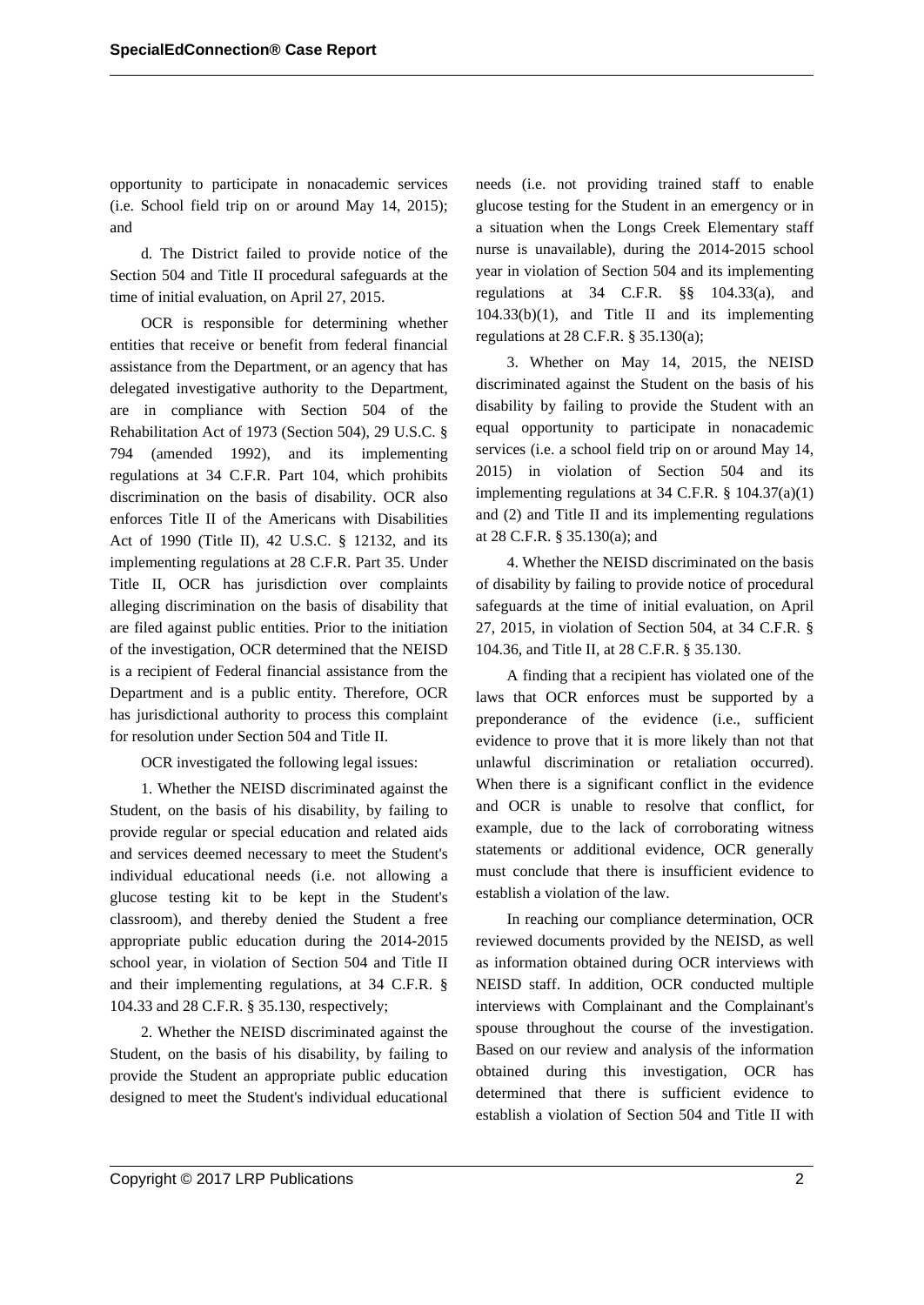respect to Issue 1, but insufficient evidence to support a conclusion of noncompliance with Section 504 and Title II with respect to Issue 2, Issue 3, and Issue 4. Provided below is an explanation of how this determination was reached.

### **Issue I (Failure to Implement)**

The Complainant alleged that the NEISD did not implement the Student's Individualized Education Program (IEP), as reflected in the Student's April 27, 2015 written Section 504 documents. Specifically, the Complainant alleged that although the IEP indicates that a "glucose kit" will be kept in the Student's classroom, in case of an emergency, the Student was not allowed to maintain glucose testing materials in the classroom. OCR opened issue 1 for investigation, to determine whether the NEISD failed to provide regular or special education and related aids and services deemed necessary to meet the Student's individual educational needs and thereby denied the Student a free appropriate public education (FAPE) during the 2014-2015 school year, in violation of Section 504 and Title II, and their implementing regulations, at 34 C.F.R. § 104.33 and 28 C.F.R. § 35.130, respectively.

### **Legal Standard**

Under the Section 504 and Title II implementing regulations, at 34 C.F.R. § 104.33(a) and 28 C.F.R. § 35.130, respectively, a public school district that receives Federal financial assistance from the Department (recipient) must provide a free appropriate public education (FAPE) to each qualified student with a disability in the district's jurisdiction. The Section 504 regulations, at 34 C.F.R. § 104.33(b), define an "appropriate education" as the provision of regular or special education and related aids and services that (i) are designed to meet the individual educational needs of disabled persons as adequately as the needs of nondisabled persons are met, and (ii) are based upon adherence to procedures that satisfy Section 504 requirements. Compliance with this provision is generally determined by assessing whether a district has implemented a student's Section

504 plan, also known as an "individualized education program," or "IEP." When evaluating whether a district has failed to provide the related aids and services deemed necessary to provide the student a FAPE, OCR determines: (1) whether the district evaluated the student in accordance with Section 504 requirements and determined that the student was a qualified individual with a disability as defined by Section 504; (2) whether the student's needs were determined on an individualized basis by a group of persons knowledgeable about the student and the information considered; and (3) whether the placements, aids, and services identified by the district through this process as necessary to meet the student's individual needs were or are being provided. If they have not been provided, OCR will determine the district's reason for failing to do so and the impact of the failure.

OCR interprets the general prohibition against discrimination in the Title II implementing regulations to require the provision of a FAPE to the same extent that the Section 504 implementing regulations specifically require the provision of a FAPE.

# **Findings of Fact**

Documentation provided by the NEISD indicates that a group of persons knowledgeable about the Student (Section 504 Committee) evaluated the Student, and determined that he was a qualified individual with a disability (Type I Diabetes). In reference to having a "testing kit" within the Student's classroom, the Section 504 Committee Plan states the following relevant information:

... the teacher will have snacks on hand as well as a Glucose Kit in case of an emergency. ... Parents expressed concern about having testing kit in the classroom in case of an emergency. School nurse stated that she would contact district office to check to see if this is a possibility.

OCR reviewed all the NEISD policies and documents provided by the NEISD relevant to diabetic testing kits. One of the NEISD's policies is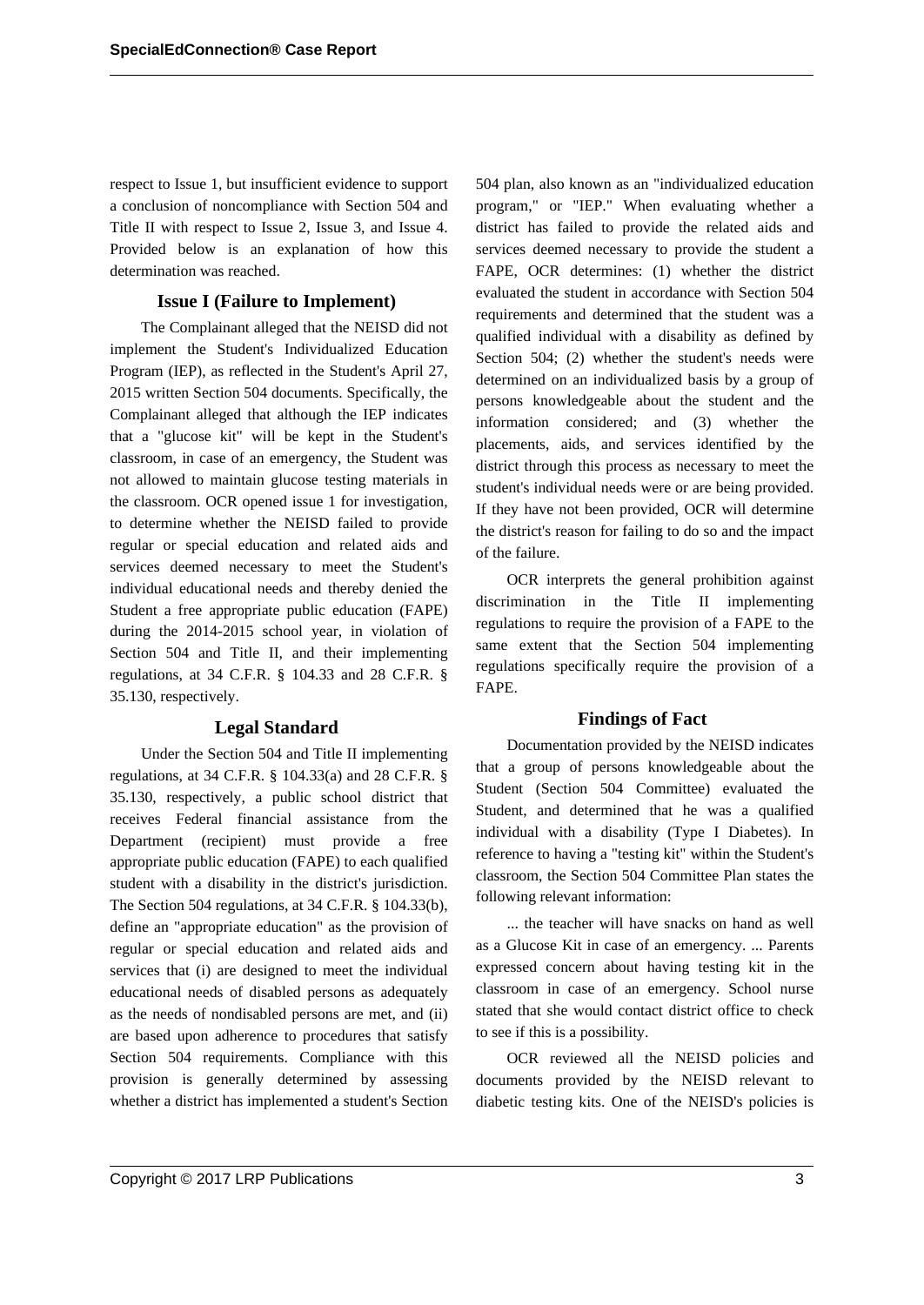titled Medication Protocols. The Medication Protocols document indicates that medication must be kept in the clinic, medication may not be stored in a classroom, and that students who have physician and guardian permission to self-carry diabetic monitoring equipment may do so only after "specific NEISD requirements have been met." The Medication Protocols and other NEISD policy documents provided to OCR do not explicitly indicate what the NEISD requirements are concerning diabetic monitoring equipment, or indicate that diabetic testing equipment cannot be maintained in the classroom. OCR was unable to identify any other NEISD policy specifically indicating that diabetic testing kits cannot be maintained in a student's classroom.

The Complainant, the Complainant's spouse, the Student's teacher, the Longs Creek Elementary School Nurse (Nurse), and the Longs Creek Elementary Section 504 Coordinator (School 504 Coordinator) were present at the April 27, 2015 Section 504 meeting. OCR conducted telephonic interviews with the Complainant and the Complainant's spouse. OCR also conducted interviews with the Nurse, the Student's teacher, the School 504 Coordinator, the Longs Creek Elementary Clinic Assistant, the district-wide NEISD 504 Director (NEISD Section 504 Director), and the district-wide NEISD Section 504 Coordinator (NEISD 504 Coordinator).

During the interviews, OCR sought to clarify whether the 504 plan called for having a diabetic testing kit in the classroom. The Complainant indicated that, during the April 27, 2015 Section 504 meeting, the Nurse stated that district policy indicated that diabetic testing equipment could not be kept in the classroom and that maintaining diabetic testing equipment in the classroom would be a safety hazard to other children. The Complainant's spouse stated that after the Section 504 meeting, she and the Complainant were reiterated the same policy, and safety concern, regarding diabetic testing kits by the Nurse.

The Student's teacher corroborated that the School Nurse told the Complainant's spouse that a

glucose testing kit with needles would not be allowed in the classroom because it is a safety issue for students and their teacher. The Student's teacher also told OCR that the Nurse said, and the 504 committee agreed, that it was NEISD policy not to allow a testing kit to be kept in the classroom because it is a safety issue. When asked if there was any other basis for the decision that the Student could not have a glucose test kit in the classroom besides NEISD policy to not allow glucose test kits in the classroom, the Student's teacher stated "Nope. That was it." In OCR's interview, the Nurse indicated that when the Student's parents asked about maintaining a diabetic testing kit in the Student's classroom, the Section 504 Committee "said no, because [they] did not want the needles to be around the other students in which they could get injured." The Nurse further indicated that the decision concerning where to keep the Student's diabetic testing kit was based on "general district policy." When asked if there were any other reasons for the determination that the Student's testing kit could not be maintained in the school's classroom other than general district policy, the Nurse stated "Not to my knowledge."

The NEISD 504 Director indicated that "it's not really that the 504 meeting decides" where a diabetic student's testing equipment is maintained. When asked who decided where testing materials are maintained for a diabetic student, the NEISD 504 Director stated:

The procedures used by our nursing department determine where the medications and sharps are kept. Unless the doctor's order has something different for that, we follow those for all medications.

The NEISD 504 Director explained that an Accu-Chek quick click pen is a sharp. The NEISD 504 Coordinator indicated that standard procedures are to maintain testing equipment in the Nurse's office, but that she is not sure if there is a written policy that indicates this.

The following information was obtained through interviews with the Complainant, the Complainant's spouse, and NEISD staff concerning the meaning of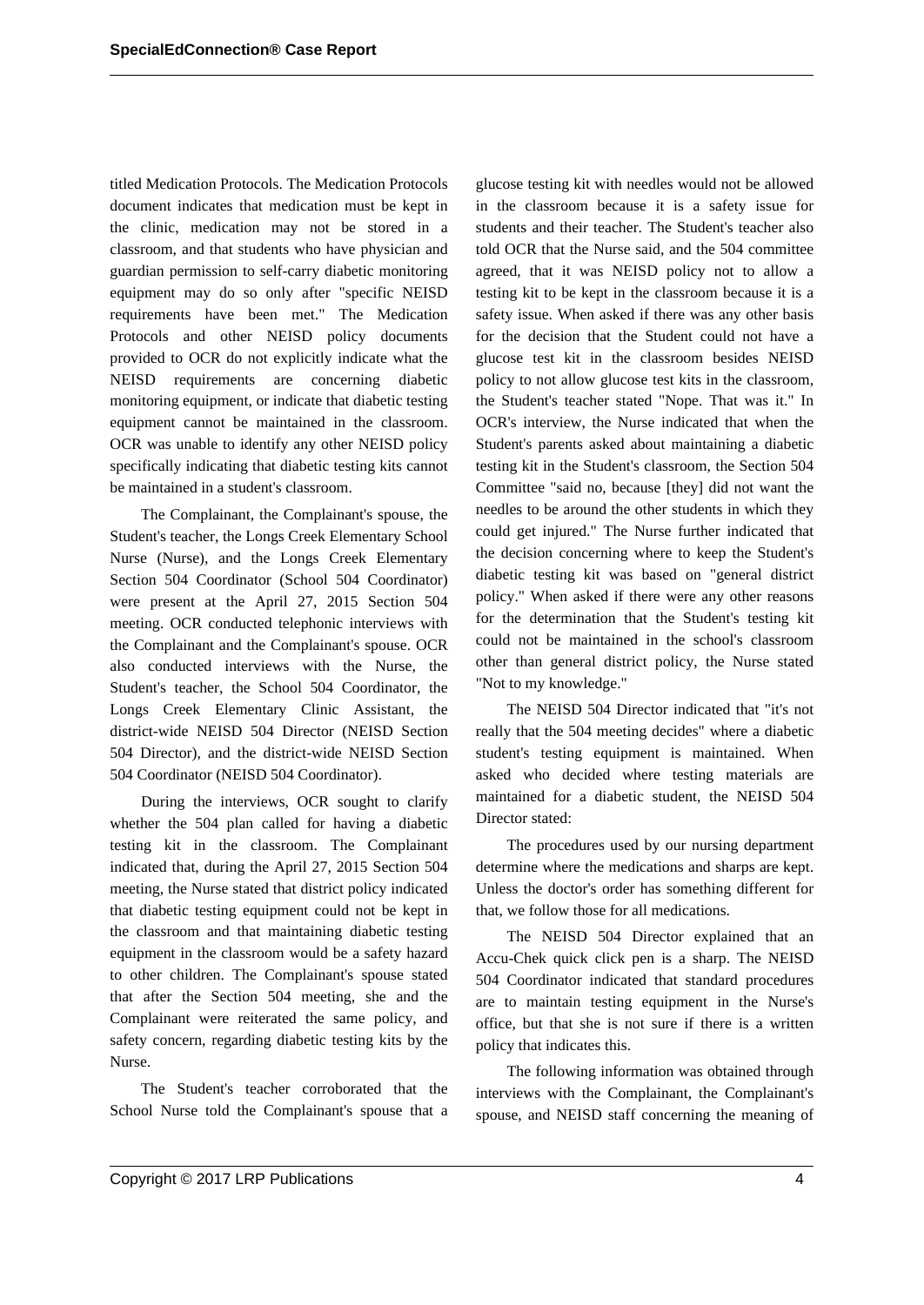the words "glucose kit" in the April 27, 2015 Section 504 Committee Report. The Complainant indicated that it is his understanding that the words "glucose kit," used in the April 27, 2015 Section 504 report refer to the Student's glucose testing equipment, including necessary lancets. The Complainant's spouse indicated that she believes that the use of the words "glucose kit," in the April 27, 2015 Section 504 report, includes the Student's monitor, testing strips, and Accu-Chek quick click pen. The Complainant's spouse indicated that she believed that reports kept by the Student's doctor listed glucose testing materials as part of a "glucose kit." The Complainant's spouse indicated that these reports were kept by the doctor only and had not been provided to the NEISD. The Complainant and his spouse indicated that although the April 27, 2015 Section 504 report indicates that a glucose kit would be kept in the Student's classroom for emergencies, the Student was not allowed to maintain diabetic testing equipment within his classroom during the 2014-2015 school year.

OCR's interviews with NEISD staff confirmed that the Student was not permitted to maintain his Accu-Chek quick click pen, needles, or other glucose testing materials within the classroom during the 2014-2015 school year. However, the NEISD staff members of the Section 504 Committee provided a different meaning for the term "glucose kit" used in the April 27, 2015 Section 504 report. The Nurse, the Student's classroom teacher, and School 504 Coordinator each indicated that the term "glucose kit" referred to glucose tablets, and that "glucose kit" did not include glucose testing equipment. The School 504 Coordinator indicated that the term "glucose kit" was used interchangeably with the words "glucose tablets", during the April 27, 2015 Section 504 meeting. Each NEISD staff member of the Section 504 Committee indicated that she did not have knowledge of any documents, information, or supporting evidence which explained or defined the meaning of "glucose kit."

The April 27, 2015 Section 504 plan does indicate that the NEISD Section 504 Committee deemed maintaining a "glucose kit" in the Student's classroom in case of an emergency to be necessary in order to provide the Student a FAPE. Based on OCR interviews, however, there was no consensus as to the meaning of the term "glucose kit." Based on the Complainant's and the Complainant's spouse's understanding, the NEISD failed to provide a related aid or service in the form of a classroom testing kit in accordance with the Section 504 plan. Based on the NEISD staff's understanding of the words "glucose kit," the NEISD provided the glucose kit as stipulated in the Section 504 plan. OCR found that although the meaning of what constituted a "glucose kit" differed between the Complainant and the NEISD, there was no dispute that a testing kit, with any kind of lancet, sharp, or needle, was not provided in the classroom at any time during the implementation of the Section 504 plan.

### **Analysis and Conclusions**

A finding that a recipient has violated one of the laws that OCR enforces must be supported by a preponderance of the evidence (i.e., sufficient evidence to prove that it is more likely than not that unlawful discrimination occurred). When evaluating whether a district has failed to provide the related aids and services deemed necessary to provide the student a FAPE, OCR determines: first, whether the district evaluated the student in accordance with Section 504 requirements and determined that the student was a qualified individual with a disability as defined by Section 504; second, whether the student's needs were determined on an individualized basis by a group of persons knowledgeable about the student and the information considered; and third, whether the placements, aids, and services identified by the district through this process as necessary to meet the student's individual needs were or are being provided.

In regards to step one of the aforementioned legal standard, based on a review of documentation provided by the NEISD, interviews, and all other information available to OCR, OCR has determined that a group of persons knowledgeable about the Student evaluated the Student, and determined that he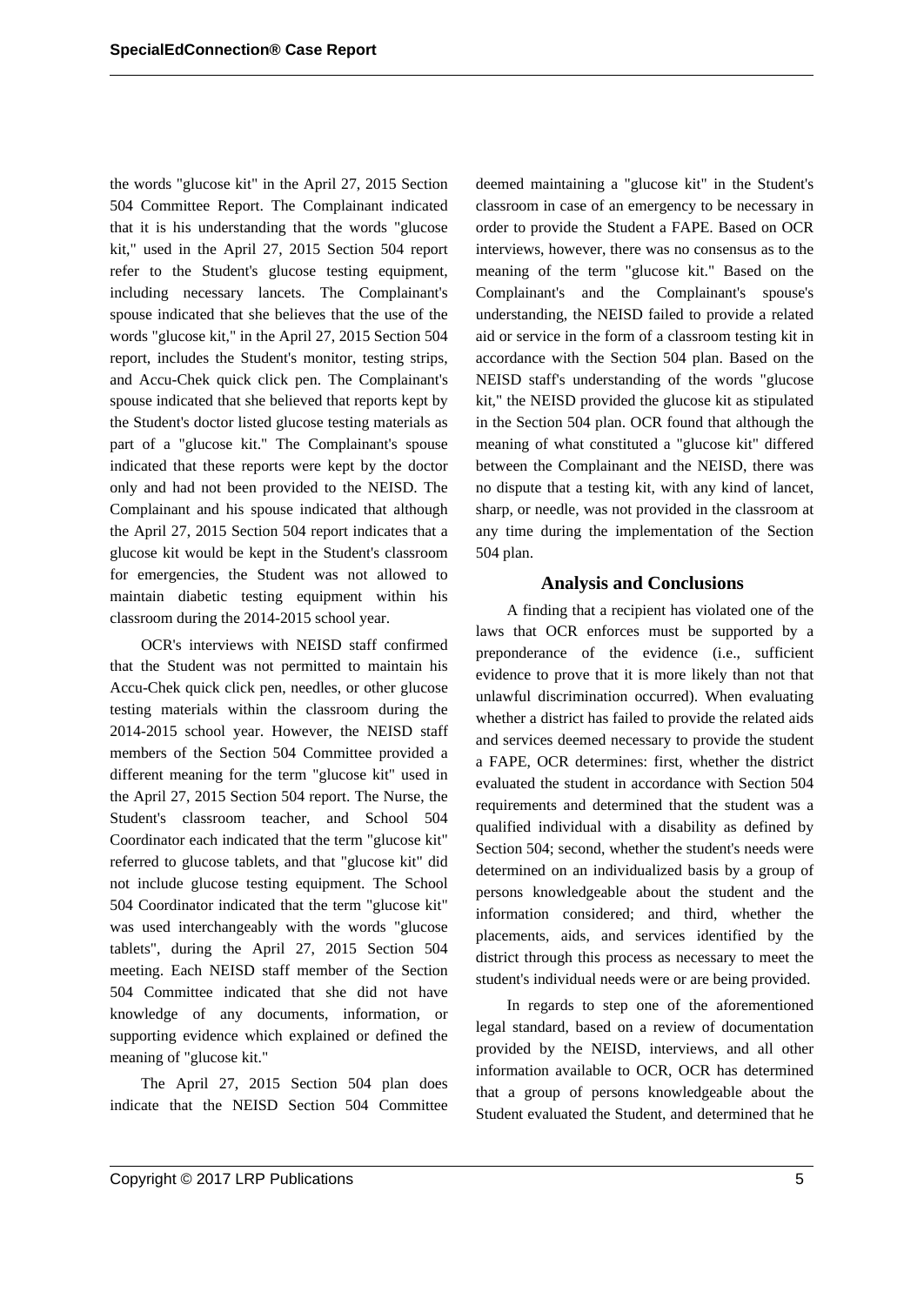was a qualified individual with a disability (Type I Diabetes). In regards to step two of the aforementioned legal standard, based on the interviews and documentation provided, OCR finds that, in general, many of the needs of the Student were assessed and discussed on an individualized basis. However, with respect to the alleged need at issue in the complaint, that a diabetic testing kit be kept within the Student's classroom, OCR finds that the need was not assessed and determined on an individualized basis by the Section 504 Committee. Specifically, the evidence reviewed by OCR indicates that the NEISD did not consider, on an individual basis, whether the related aid and service of having a diabetic testing kit in the classroom for the Student was necessary to provide a FAPE. The evidence reviewed by OCR indicates that instead of considering the individual need of this Student to have a testing kit in the classroom, the NEISD staff adhered to an actual or perceived blanket District practice, or policy, that, according to the NEISD interviewees, does not allow needles or sharps to be in the classroom regardless of the individual needs of this or any other student.

The preponderance of the evidence indicates that the decision was made based on District practice which prohibits diabetic testing equipment to be maintained within a Student's classroom and which requires diabetic testing equipment to be maintained within the clinic. This practice was described during interviews with the Complainant, the Complainant's spouse, and some NEISD staff members as a "policy," but OCR was unable to find this practice written within any of the policy documents which the NEISD provided to OCR. The Nurse and the Student's teacher also indicated, during interviews with OCR, that maintaining diabetic testing equipment would present a safety concern for other students and the Student's teacher.

The NEISD's practice to not permit diabetic testing materials to be maintained in students' classrooms appears rule-like, and in this case, adherence to the practice seemingly substituted for or circumvented the requirement that a team of persons make the determinations based on the individual needs of the Student. By failing to have the Section 504 Committee make a carefully considered determination concerning where the Student's testing materials would be kept based on the individual needs of the Student, the NEISD did not meet its obligations with respect to Section 504 and Title II. Once the NEISD became aware of the Student's need to have blood glucose testing during school hours, and particularly when the parents maintained that the blood glucose testing equipment should be maintained in the classroom for the Student's safety, it was obligated to ensure that a group of knowledgeable persons, using current information, fully and carefully consider the matter and, in doing so, make a determination. OCR recognizes that the NEISD views overall safety concerns in the classroom as a matter of importance and OCR concurs on the importance of classroom safety. However, Section 504 and Title II require that determinations with respect to aids and services are based on an assessment and evaluation of the needs of the specific disabled student. See 34 C.F.R. § 104.33(b); 28 C.F.R. § 35.130.

In regards to step three of the aforementioned legal standard, based on all interviews conducted and the totality of information available during investigation, the two different definitions for the term "glucose kit" asserted by the Complainant and the NEISD both appear to be reasonable understandings of the term. Although the Complainant's spouse indicated that an internal report used by the Student's doctor may support the Complainant's asserted definition of the term, this report was not provided to, or considered by the NEISD. This internal report, which was not considered by the Section 504 Committee, does not add sufficient evidentiary support to demonstrate the intended meaning of "glucose kit" in the Student's Section 504 Plan.

Based on the aforementioned, concerning step two of the legal standard applied by OCR, OCR has determined that the preponderance of the evidence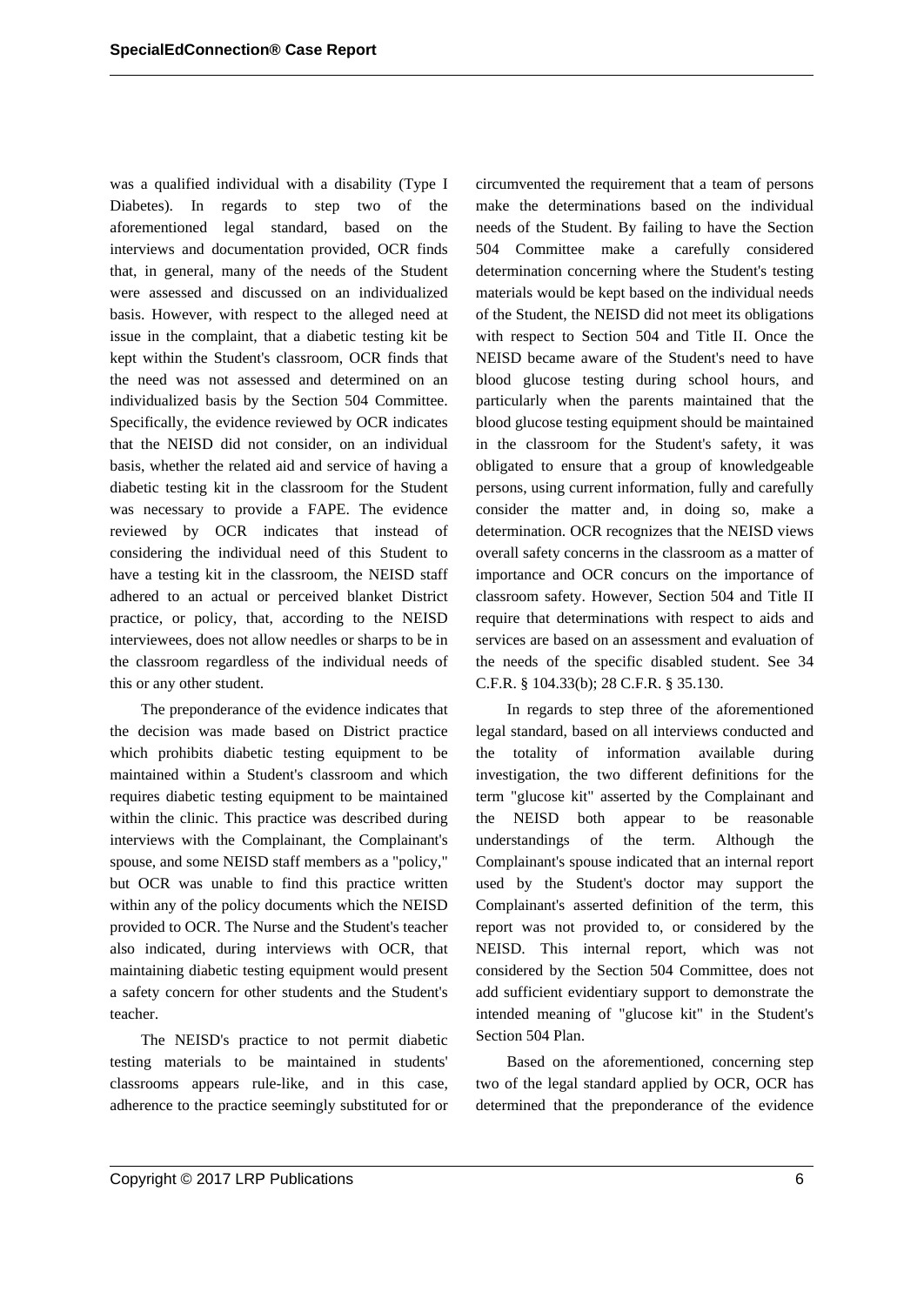supports a conclusion that the NEISD failed to comply with Section 504 and Title II regarding the issue investigated. Accordingly, OCR secured the enclosed voluntary resolution agreement from the NEISD pursuant to OCR's Case Processing Manual (CPM) Sections 303(b) and 304 to address the Section 504 and Title II compliance concerns implicated by Issue 1, and will monitor the NEISD to ensure that the agreement is fully implemented.

# **Issue 2 (Failure to Provide Appropriate Education)**

The Complainant alleged that during the 2014-2015 school year the NEISD did not provide trained staff to conduct glucose testing for the Student in circumstances in which the Longs Creek Elementary School Nurse was unavailable. On that basis, OCR opened issue 2 for investigation, to determine whether the NEISD discriminated against the Student, on the basis of his disability, by failing to provide the Student an appropriate public education designed to meet the Student's individual educational needs during the 2014-2015 school year, in violation of Section 504 and its implementing regulations at 34 C.F.R. §§ 104.33(a), and 104.33(b)(1), and Title II and its implementing regulations at 28 C.F.R. § 35.130(a).

### **Legal Standard**

Under the Section 504 and Title II implementing regulations, at 34 C.F.R. § 104.33(a) and 28 C.F.R. § 35.130, respectively, a public school district that receives Federal financial assistance from the Department (recipient) must provide a FAPE to each qualified student with a disability in the district's jurisdiction. The Section 504 regulations, at 34 C.F.R. § 104.33(b), define an "appropriate education" as the provision of regular or special education and related aids and services that (i) are designed to meet the individual educational needs of disabled persons as adequately as the needs of nondisabled persons are met, and (ii) are based upon adherence to procedures that satisfy Section 504 requirements. OCR interprets the general prohibition against discrimination in the Title II implementing regulations to require the provision of a FAPE to the same extent that the Section 504 implementing regulations specifically require the provision of a FAPE.

# **Findings of Fact**

The Complainant's spouse indicated that it was her belief that only the Longs Creek Elementary School Nurse was trained and able to perform glucose testing for the Student. The Complainant's spouse further explained that neither the written Section 504 documents nor the Student's individual health plan (IHP) indicated who would perform glucose testing for the student if the school nurse was unavailable. The written Section 504 documents were provided to OCR by the Complainant, and by the NEISD, in response to OCR's initial data request. The NEISD also provided a copy of the students IHP, in response to OCR's initial data request. After reviewing the written Section 504 documents and the IHP for the Student, OCR determined that the written Section 504 documents do not specifically indicate that another individual at Longs Creek Elementary is able to perform glucose testing. However, the written Section 504 documents reference the Student's IHP, which does indicate that the Longs Creek Elementary Clinic Assistant is also able to perform glucose testing for the Student.

OCR conducted interviews with the Longs Creek Elementary Clinic Assistant, and all NEISD staff members of the Student's Section 504 Committee. The Clinic Assistant indicated if at any time, the School Nurse was unavailable, she would conduct glucose testing for the Student, and that if at any time the School Nurse was absent, a NEISD flex-nurse would take her place as a substitute. The Clinic Assistant explained that she is an Unlicensed Diabetes Care Assistant (UDCA), and has been trained to monitor diabetes. A Longs Creek Elementary Clinic record, provided, by the NEISD as part of OCR's initial data request, indicates that the Clinic Assistant did monitor and treat the Student on several days throughout the 2014-2015 school year. The School nurse confirmed that she and the Clinic Assistant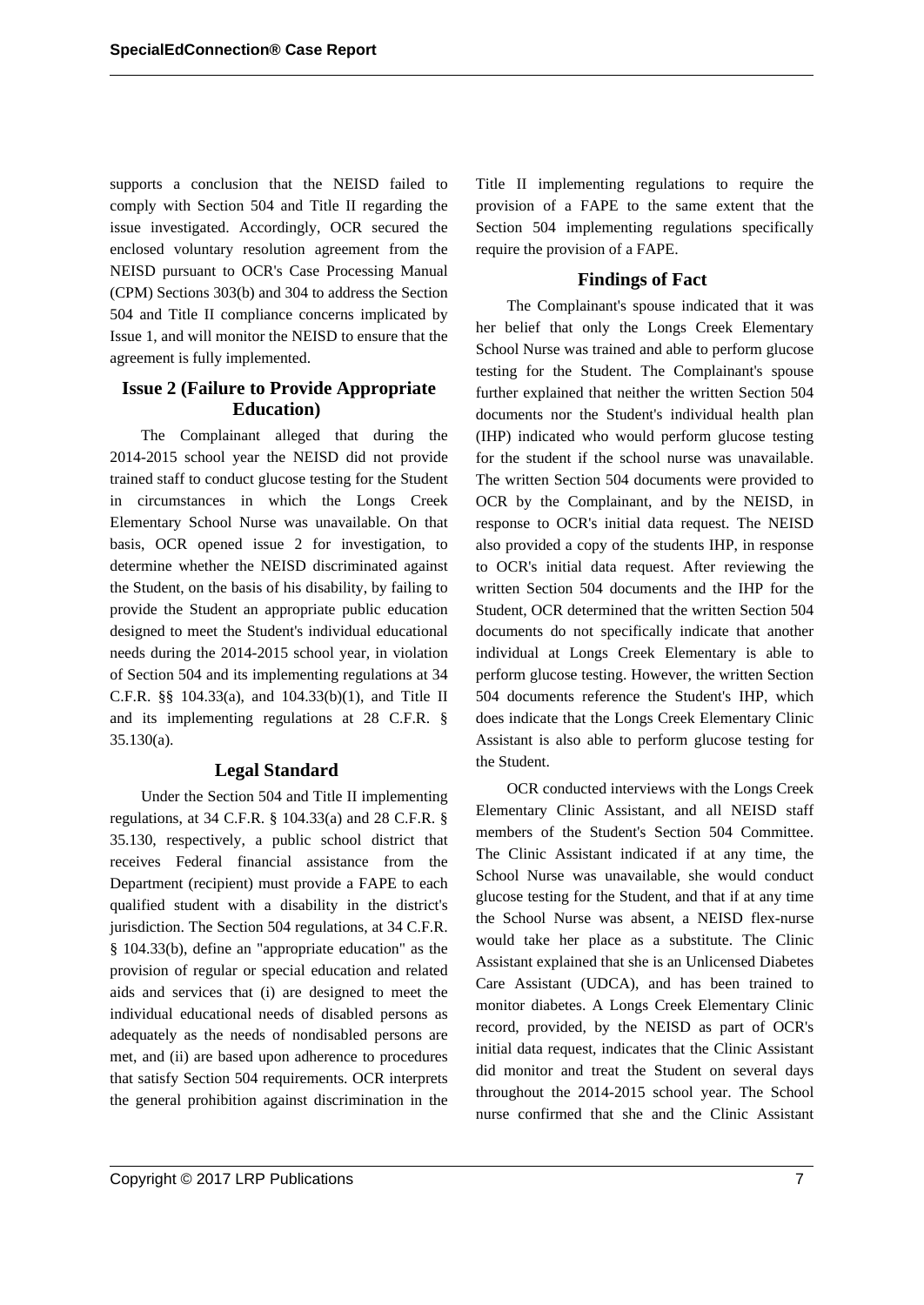were able to administer glucose testing for the Student.

During interviews with the Complainant and the Complainant's spouse, a concern was expressed concerning availability of staff trained to administer glucose testing during a lockdown. The School nurse further explained that in the event of a soft lockdown, she would still be able to go to the Student and provide any needed assistance. In the event of a hard lockdown, the School Nurse indicated that snacks and glucose tablets were maintained in the classroom for use if the Student's sugar levels were low, and that if the Student's sugar levels were high, it was not dangerous and he would receive treatment after the lockdown was over. The School Nurse indicated that this was discussed and decided at the April 27, 2015 Section 504 meeting. The Student's classroom teacher and the school Section 504 Coordinator also indicated that this was discussed and decided at the April 27, 2015 Section 504 meeting.

### **Analysis and Conclusions**

A finding that a recipient has violated one of the laws that OCR enforces must be supported by a preponderance of the evidence (i.e., sufficient evidence to prove that it is more likely than not that unlawful discrimination occurred). The information available to OCR generally indicates that the Clinic Assistant is trained to conduct glucose testing if the School Nurse is unavailable, a flex-nurse will take the School Nurse's place if the School Nurse is absent, and a decision was made during the April 27, 2015 Section 504 meeting concerning treatment of the Student by a trained staff member in the event of a potential school lockdown. Based on a careful review of the totality of information available to OCR, OCR has determined that there is insufficient evidence to establish that the NEISD violated Section 504 or Title II, as alleged.

# **Issue 3 (Failure to Provide an Equal Opportunity to Participate in Nonacademic Services)**

The Complainant alleged that the Student was

not provided with an equal opportunity to participate in nonacademic services. Specifically, the Complainant alleged that the Student was not provided with an equal opportunity to participate in a school field trip in May 2015. On that basis, OCR opened issue 3 for investigation, to determine whether on May 14, 2015, the NEISD discriminated against the Student on the basis of his disability by failing to provide the Student with an equal opportunity to participate in nonacademic services in violation of Section 504 and its implementing regulations at 34 C.F.R.  $§$  104.37(a)(1) and (2) and Title II and its implementing regulations at 28 C.F.R. § 35.130(a).

#### **Legal Standard**

Under the Section 504 and Title H implementing regulations, at 34 C.F.R. § 104.37 and 28 C.F.R. § 35.130, respectively, a public school district that receives Federal financial assistance from the Department (recipient) must provide nonacademic and extracurricular services and activities in such a manner as is necessary to afford qualified students with a disability an equal opportunity for participation in such services and activities.

#### **Findings of Fact**

The Complainant and the Complainant's spouse indicated that there was not a plan in place to provide the Student with diabetic testing and treatment during transportation to and from school field trips. The Complainant's spouse indicated that she had raised this concern verbally at the April 27, 2015 Section 504 meeting and in May 2015, and she provided an email sent to the school Section 504 Coordinator, which requested that the Student ride with her, or have a trained professional on the bus during field trips. The Complainant's spouse indicated that before the second field trip of the 2014-2015 school year, she told the Student's classroom teacher that the Student would not be attending the second field trip**<sup>1</sup>** because she did not feel comfortable with him riding the bus without her or a trained professional.

During interviews with OCR, the School Nurse and the Student's classroom teacher indicated that the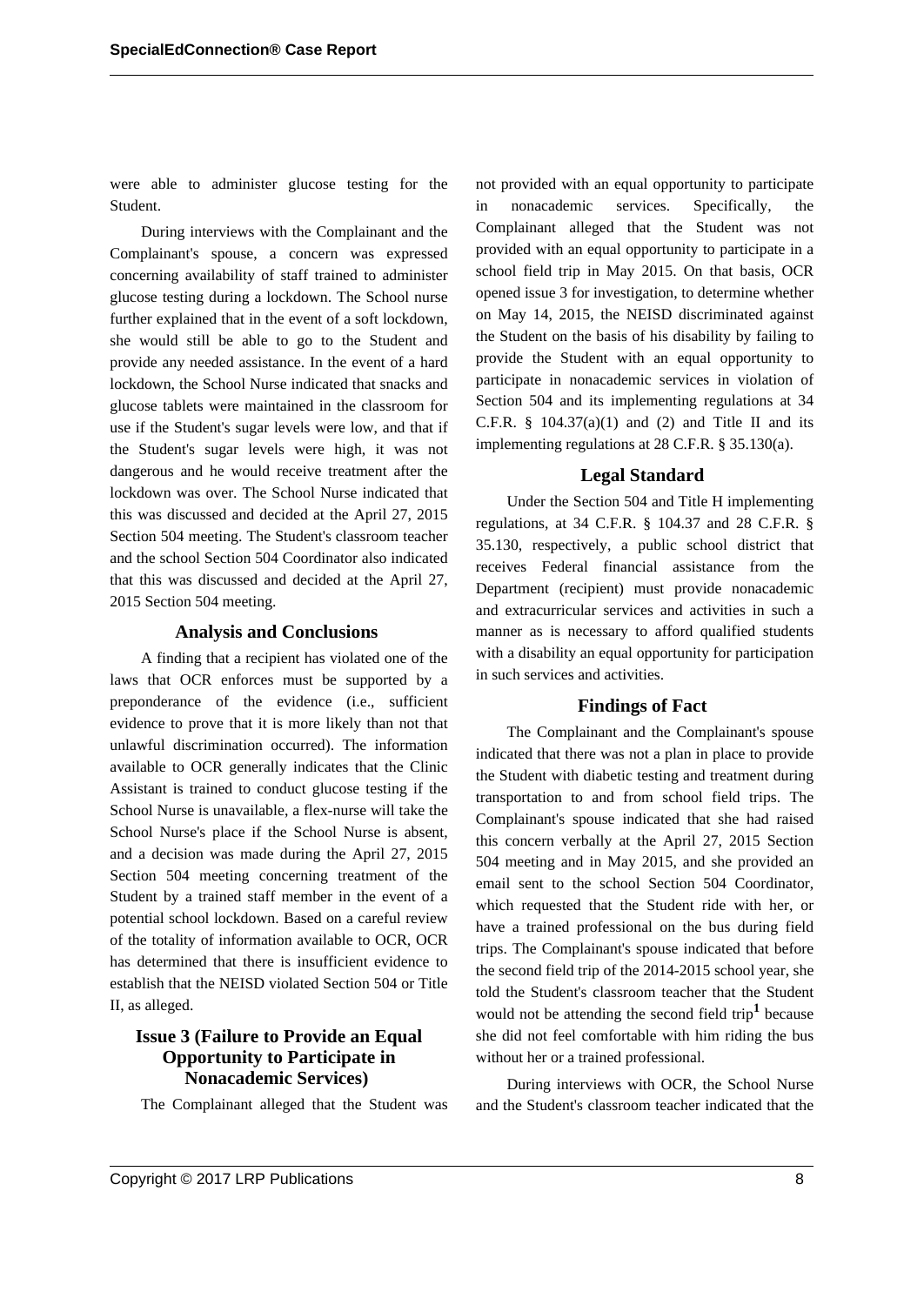Student's parents had expressed concerns about transportation during field trips, it had been discussed during the April 27, 2015 Section 504 meeting, and that a decision had been made by the Section 504 Committee. The School Nurse and the Student's classroom teacher both explained that the decision made by the Section 504 Committee was that either of the parents could follow the bus during field trips and the bus would stop if there were any issues, or if the parents did not attend, the School Nurse, a flex-nurse, or a UDCA would ride the bus with the Student. The school Clinic Assistant also indicated that either the School Nurse, herself, or a flex-nurse would attend school field trips with the Student. In response to OCR's initial data request, the NEISD provided an email sent to the Student's classroom teacher by the Complainant's spouse on May 27, 2015 which indicated that the Student would not be attending the second field trip because he had follow-up with a diabetic educator.

### **Analysis and Conclusions**

When considering the totality of the information available to OCR, OCR finds that there is a disagreement between the NEISD and the Complainant, concerning whether a plan was in place to provide the Student with an equal opportunity to attend the second field trip during the 2014-2015 school year, as well as other field trips. There also appears to be conflicting information for the basis of the Student's nonattendance at the second field trip. A finding that a recipient has violated one of the laws that OCR enforces must be supported by a preponderance of the evidence (i.e., sufficient evidence to prove that it is more likely than not that unlawful discrimination occurred). When there is a significant conflict in the evidence (i.e., between the complainant's assertions and the recipient's assertions) and OCR is unable to resolve that conflict, for example, due to the lack of corroborating witness statements or additional evidence, OCR generally must conclude that there is insufficient evidence to establish a violation of the specific issue investigated. Based on a careful review of the totality of information available to OCR, OCR has determined that there is insufficient evidence to establish that the NEISD violated Section 504 or Title II, as alleged.

# **Issue 4 (Failure to Provide Notice of Procedural Safeguards)**

The Complainant alleged that the NEISD failed to provide notice of procedural safeguards at the time of the Student's initial evaluation on April 27, 2015. On that basis, OCR opened issue 4, to determine whether the NEISD discriminated on the basis of disability by failing to provide notice of procedural safeguards at the time of initial evaluation, on April 27, 2015, in violation of Section 504, at 34 C.F.R. § 104.36, and Title II, at 28 C.F.R. § 35.130.

### **Legal Standard**

Under the Section 504 and Title II implementing regulations, at 34 C.F.R. § 104.33(a) and 28 C.F.R. § 35.130, respectively, a public school district that receives Federal financial assistance from the Department (recipient) must provide a FAPE to each qualified student with a disability in the district's jurisdiction. The Section 504 regulations' evaluation procedures, at 34 C.F.R. § 104.35(a) and (b), state that a recipient must evaluate any student who, because of disability, needs or is believed to need special education or related services before taking any action with respect to the student's initial educational placement and any subsequent significant change in that placement. Under Section 504 and Title II, at 34 C.F.R. § 104.3(j) and 28 C.F.R. § 35.104, respectively, a student is "disabled," and therefore entitled to individually prescribed special education or related aids and services, if the student has a physical or mental impairment that substantially limits a major life activity. The Section 504 regulations, at 34 C.F.R. § 104.35(c), provide that:

In interpreting evaluation data and in making placement decisions, a recipient shall (1) draw upon information from a variety of sources, including aptitude and achievement tests, teacher recommendations, physical condition, social or cultural background, and adaptive behavior, (2)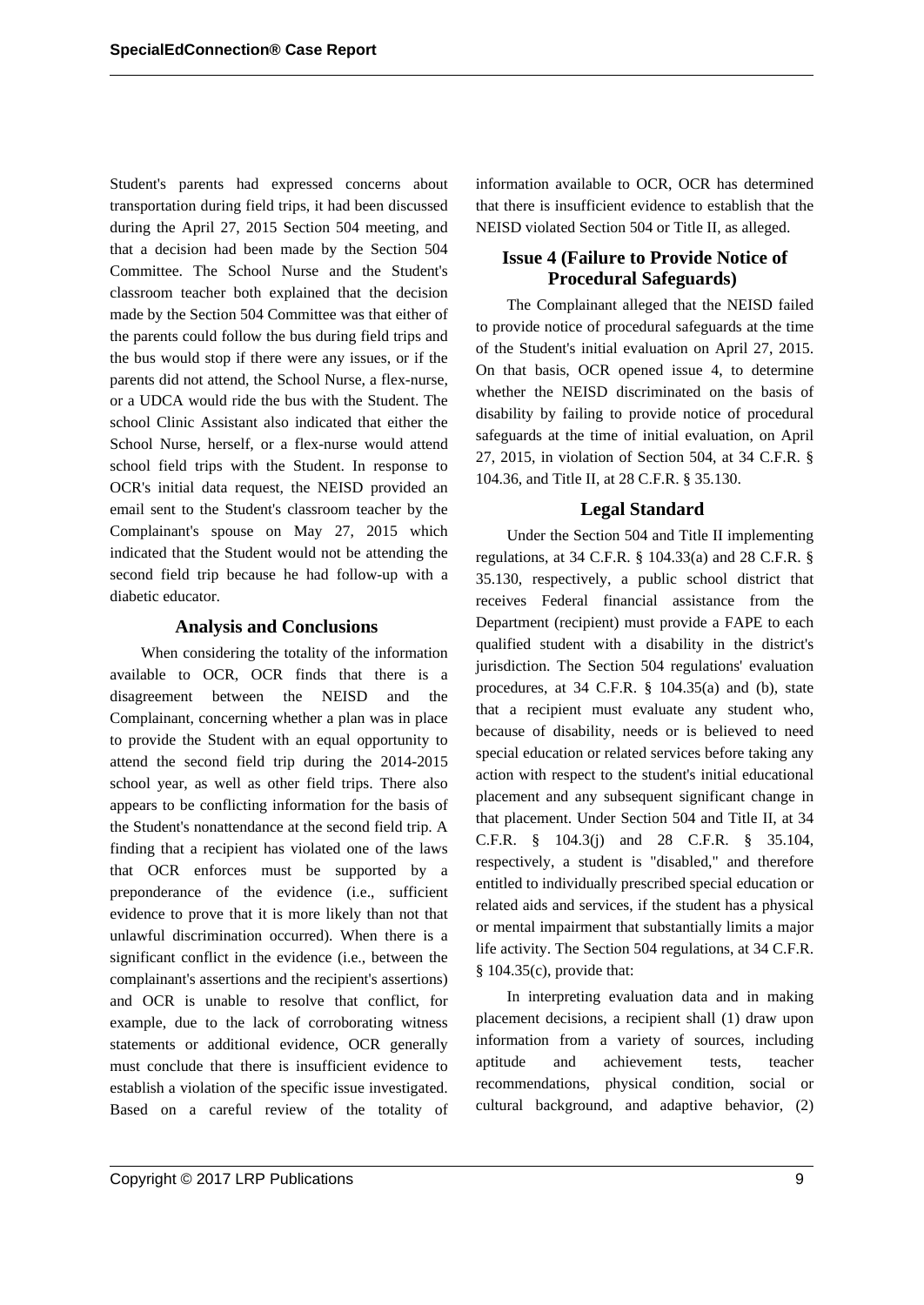establish procedures to ensure that information obtained from all such sources is documented and carefully considered, (3) ensure that the placement decision is made by a group of persons, including persons knowledgeable about the child, the meaning of the evaluation data, and the placement options ....

Finally, the Section 504 regulations, at 34 C.F.R. § 104.36, provide that:

[a] recipient that operates a public elementary or secondary education program or activity shall establish and implement, with respect to actions regarding the identification, evaluation, or educational placement of persons who, because of handicap, need or are believed to need special instruction or related services, a system of procedural safeguards that includes notice, an opportunity for the parents or guardian of the person to examine relevant records, an impartial hearing with opportunity for participation by the person's parents or guardian and representation by counsel, and a review procedure.

OCR interprets the general prohibition against discrimination in the Title II implementing regulations to require the provision of a FAPE to the same extent that the Section 504 implementing regulations specifically require the provision of a FAPE.

### **Findings of Fact**

The Complainant's spouse initially indicated that the Complainant and she had not been provided by the NEISD with notice of procedural safeguards, information about due process, or their right to an impartial hearing, and that the Complainant had not been provided with information concerning what the Complainant could do if he disagreed with a decision made by the Section 504 Committee. In response to OCR data requests, the NEISD provided a Notice and Consent for 504 Evaluation form, dated April 1, 2015. The form is signed by the Complainant's spouse and indicates that she received notice of Section 504 parent rights. The NEISD provided OCR a copy of the document provided to the Complainant and the Complainant's spouse, in reference to the Complainant's spouse's signature. The document, titled Notice of Parent and Student Rights Under Section 504, provides notice of procedural safeguards, including that the Complainant has a right to an impartial hearing. During an interview with OCR, the School Section 504 Coordinator indicated that the Complainant and his spouse had been provided with notice of procedural safeguards prior to the April 27, 2015 Section 504 meeting and that the Complainant's spouse had signed to indicate she received it. During follow-up interviews, the Complainant and the Complainant's spouse indicated that they believed they had received the Notice of Parent and Student Rights Under Section 504 document.

# **Analysis and Conclusions**

A finding that a recipient has violated one of the laws that OCR enforces must be supported by a preponderance of the evidence (i.e., sufficient evidence to prove that it is more likely than not that unlawful discrimination occurred). Since the evidence available to OCR during investigation indicates that the Complainant and the Complainant's spouse were provided with notice of procedural safeguards prior to the April 27, 2015 Section 504 meeting, OCR has determined that there is insufficient evidence to establish that the NEISD violated Section 504 or Title II, as alleged.

### **Conclusion**

On November 16, 2016, OCR secured a Resolution Agreement (Agreement) from the NEISD to address the above-referenced compliance concern. In the Agreement, the NEISD will review and, if necessary, revise its Section 504 policies and procedures to ensure compliance with Section 504 and Title II. The NEISD will conduct an OCR-approved training session regarding the NEISD's obligation under Section 504 and Title II to provide a FAPE to all qualified students with disabilities attending its schools, including its duty to fully implement students' IEPs and its obligation to ensure that students' needs are determined on an individualized basis. Additionally, the NEISD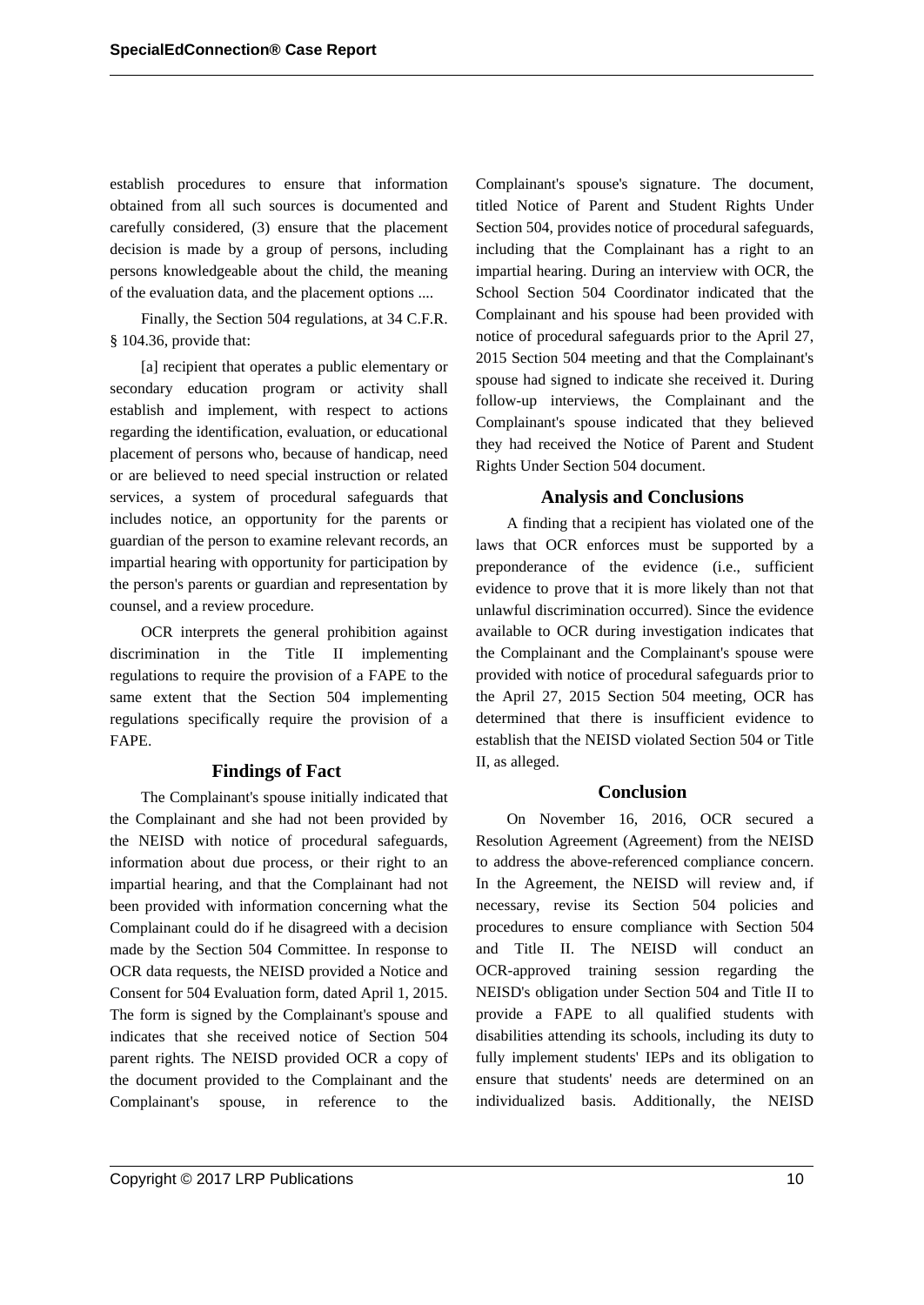Superintendent will issue a statement to all NEISD staff indicating that when evaluating a student pursuant to Section 504 and Title II, a student's needs must be determined on an individualized basis by a group of persons knowledgeable about the student and the information considered. Finally, the NEISD will notify the Complainant, and the parent(s) or guardian(s) of similarly situated students of its willingness to reevaluate the students individually.

OCR has determined that the Agreement, when fully implemented, will resolve the compliance concern identified during the investigation. Accordingly, as of the date of this letter, OCR is closing its investigation of this complaint; however, OCR will actively monitor the District's implementation of the Agreement. Please be advised that if the District fails to take the action required under the Agreement, OCR will immediately resume its compliance efforts.

This concludes OCR's investigation of the complaint and should not be interpreted to address the NEISD's compliance with any other regulatory provision or to address any issues other than those addressed in this letter.

This letter sets forth OCR's determination in an individual OCR case. This letter is not a formal statement of OCR policy and should not be relied upon, cited, or construed as such. OCR's formal policy statements are approved by a duly authorized OCR official and made available to the public. There may be a right to file a private suit in Federal court whether or not OCR finds a violation.

Please be advised that the NEISD may not harass, coerce, intimidate, or discriminate against any individual because he or she has filed a complaint or participated in the complaint resolution process. If this happens, an individual may file another complaint alleging such treatment.

Under the Freedom of Information Act, it may be necessary to release this document and related correspondence and records upon request. In the event that OCR receives such a request, we will seek to protect, to the extent provided by law, personally identifiable information, which, if released, could reasonably be expected to constitute an unwarranted invasion of personal privacy.

If you have any questions about this letter, you may contact Michael J. Pillera, Civil Rights Attorney, at (214) 661-9614, or by email at Michael.Pillera@ed.gov, or you may contact Adriane P. Martin, Supervisory Attorney/Team Leader, at 214-661-9678 or by email at Adriane.Martin@ed.gov.

<sup>1</sup>The Complainant provided the date of May 14, 2015 for the second field trip. Based on data provided by the NEISD and interviews of NEISD staff, OCR determined that the second field trip took place on May 29, 2015.

# **North East Independent School District (NEISD)**

### **Resolution Agreement**

The North East Independent School District (NEISD or District) agrees to implement this Resolution Agreement (Agreement) to resolve a compliance issue identified during the investigation of the above referenced complaint, which was opened for investigation by the U.S. Department of Education (Department), Office for Civil Rights, (OCR). The NEISD will take the following actions to ensure that the District is in compliance with Section 504 or the Rehabilitation Act of 1973 (Section 504), 29 U.S.C. § 794, and its implementing regulation at 34 C.F.R. Part 104 and Title II of the Americans with Disabilities Act of 1990 (Title II), 42 U.S.C. §§ 12131 et seq., and its implementing regulation at 28 C.F.R. Part 35.

# **Action Item 1: Section 504 Policies and Procedures**

1.1 The NEISD shall review and, if necessary, revise its Section 504 policies and procedures to ensure that they include established standards and procedures for the evaluation and placement of individuals who, because of disability, need or are believed to need special education or related services, including: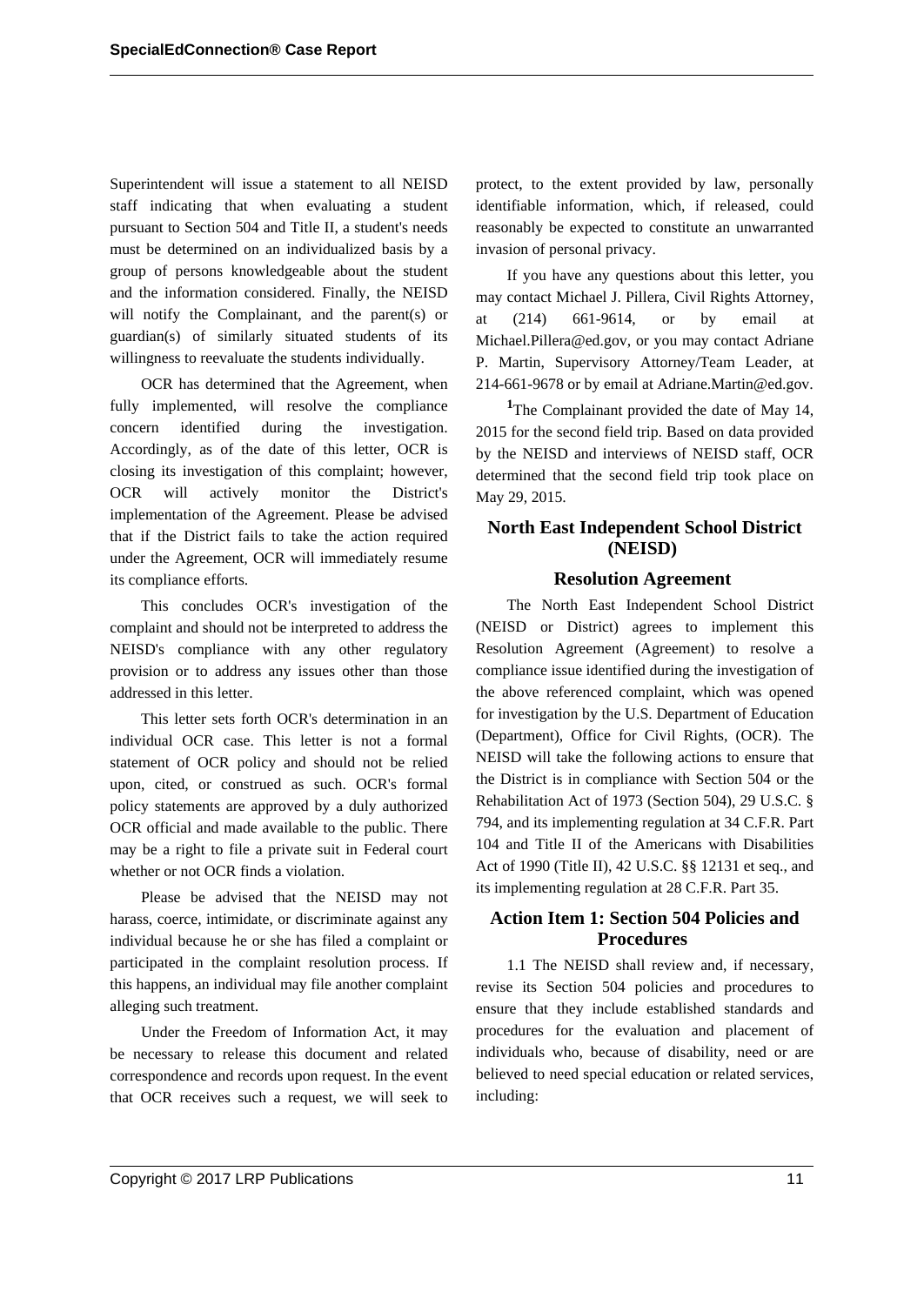#### (a) Evaluation Procedures that ensure that:

(i) Tests and other evaluation materials have been validated for the specific purpose for which they are used and are administered by trained personnel in conformance with the instructions provided by their producer;

(j) Tests and other evaluation materials include those tailored to assess specific areas of educational need and not merely those which are designed to provide a single general intelligence quotient;

(ii) Tests are selected and administered so as best to ensure that, when a test is administered to a student with impaired sensory, manual, or speaking skills, the test results accurately reflect the student's aptitude or achievement level or whatever other factor the test purports to measure, rather than reflecting the student's impaired sensory, manual, or speaking skills (except where those skills are the factors that the test purports to measure).

(iii) Students who have been provided special education and related services are periodically reevaluated. A reevaluation procedure consistent with the Individuals with Disabilities Education Act (IDEA) is one means of meeting this requirement.

(b) Placement Procedures that ensure that in interpreting evaluation data and in making placement decisions, the NEISD shall:

(i) Draw upon information from a variety of sources, including aptitude and achievement tests, teacher recommendations, physical condition, social or cultural background, and adaptive behavior;

(ii) Establish procedures to ensure that information obtained from all such sources is documented and carefully considered (e.g., evaluation data);

(iii) Ensure that the placement decision is made by a group of persons, including persons knowledgeable about the child, the meaning of the evaluation data, and the placement options;

(iv) Ensure that students' needs are determined on an individualized basis; and

(iv) Ensure that the placement decision is made in conformity with § 104.34.

#### **Reporting Requirements**

1.2 By February 1, 2017, the NEISD will submit to OCR, for its review and approval, a copy of the revised draft Section 504 policies and procedures it has developed pursuant to Action Item 1, or a narrative indicating that current District Section 504 policies and procedures have been reviewed, and are in compliance with Section 504, and its implementing regulation at 34 C.F.R. Part 104, and Title II, and its implementing regulation at 28 C.F.R. Part 35. If the NEISD determines that current District policies and procedures are in compliance, the NEISD will provide an explanation or supporting bases.

1.3 If necessary, within 30 days of receipt of written notification form OCR of its approval of the revised Section 504 policies and procedures, the NEISD will provide documentation to OCR evidencing that the policies and procedures developed in accordance with Action Item 1.1. have been published, fully implemented and that informative communications have been provided to all NEISD staff notifying them of said policies and procedures.

### **Action Item 2: Training**

2.1 The NEISD will provide training, by a qualified individual,**<sup>1</sup>** to the Section 504/Title II District-wide NEISD Director(s) and Coordinator(s), and the Section 504/Title II Director(s) Coordinator(s), administrators, teachers, and aides responsible for implementing and/or ensuring compliance with Section 504**<sup>2</sup>** at the Longs Creek Elementary School. The training shall address, at a minimum:

(a) The NEISD's policies and procedures for carrying out its responsibilities under Section 504 and Title II to provide a free appropriate public education (FAPE) to each qualified disabled person who is within the NEISD's jurisdiction, regardless of the nature or severity of the person's disability (including any revised Section 504 policies and procedures for evaluation and placement referenced in Action Item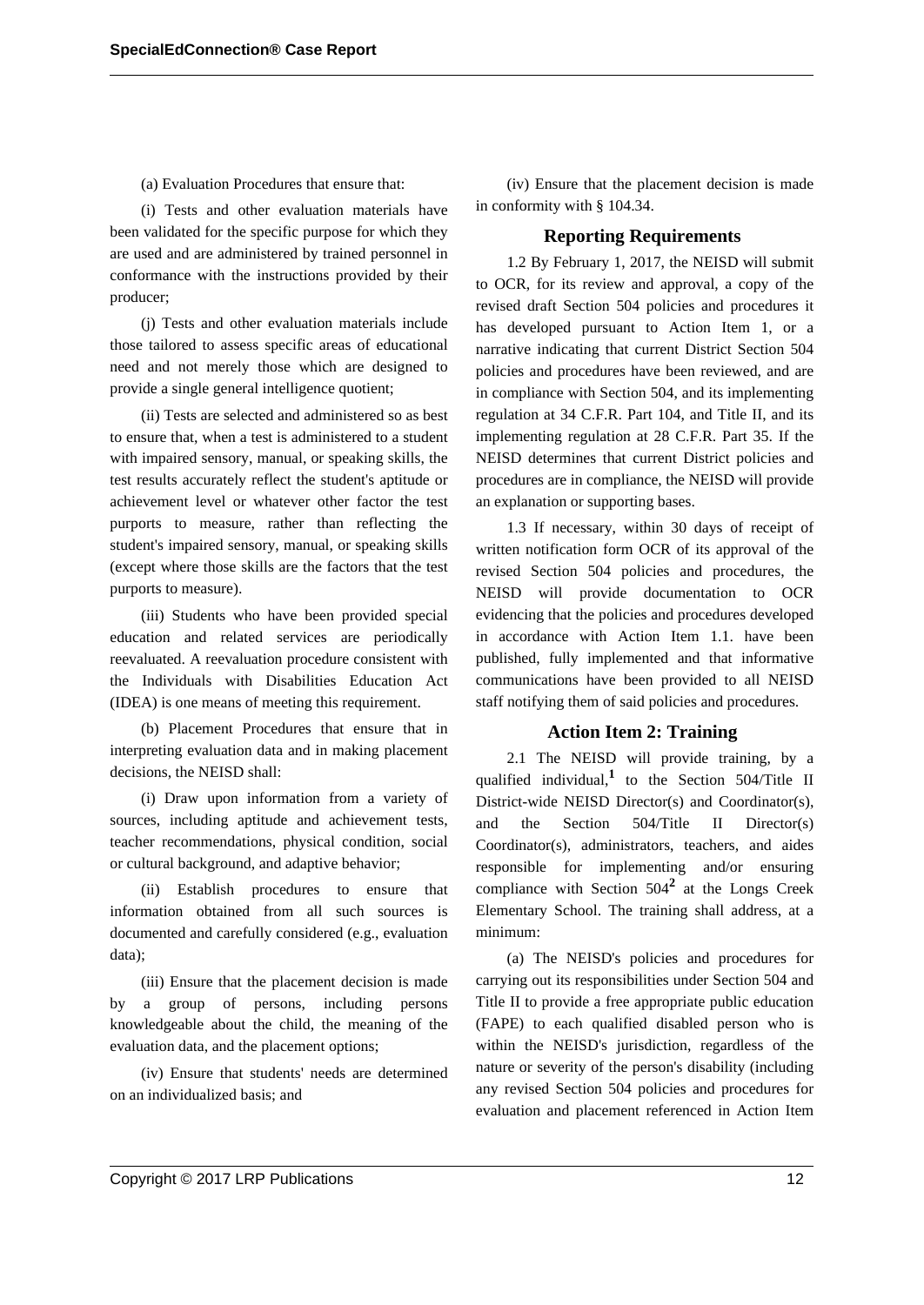1.1 following their review and approval by OCR);

(b) The NEISD's obligation to conduct an evaluation of any student who, because of disability, needs or is believed to need special education or related services before (1) taking any action with respect to the initial placement of the student in regular or special education and (2) any subsequent significant change in the student's placement, consistent with the Section 504 regulations, at 34 C.F.R. § 104.35;

(c) The NEISD's obligation to ensure that students' needs are determined on an individualized basis;

(d) The NEISD staff members' obligation to fully implement any Section 504 Plan that has been developed for a qualified student with a disability;

(e) The development of a system to ensure that Section 504 services related aids and services that are identified as necessary are implemented;

(f) The NEISD's obligation to effectively notify parents of (1) placement decisions, including reevaluations, and (2) the NEISD's system of procedural safeguards, in accordance with the Section 504 regulations, at 34 C.F.R. § 104.36; and

(g) Provision of a FAPE to students with Diabetes.

#### **Reporting Requirements**

2.2 By March 1, 2017, the NEISD will submit to OCR for review and approval its proposal for complying with Action Item 2.1, above. Specifically, the NEISD will provide to OCR the name(s) and credentials of the individual(s) who it proposes to conduct the training session(s), and copies of the proposed materials the NEISD intends to use at the training session(s).

2.3 By no later than March 15, 2017 of the 2016-2017 school year, and in no event later than August 31, 2017 of the 2017-2018 school year, following OCR's approval of the individual(s) and materials referenced in Reporting Requirement 2.2, the NEISD will provide the training listed in Action Item 2.1.

2.4 Within 10 calendar days of the completion of the training referenced in Reporting Requirement 2.3, the NEISD will provide OCR with documentation demonstrating that it has timely completed Action Item 2.1 above. Specifically, the NEISD will provide to OCR the names of all individuals who attended the training session(s) provided pursuant to Action Item 2.1, the date(s) and time(s) the training session(s) occurred, the name(s) and credentials of the individual(s) who conducted the training session(s), and copies of the materials disseminated at the training session(s).

# **Action Item 3: Statement Concerning Individualized Determinations**

3.1 By January 15, 2017, the Superintendent will issue a statement to all District staff indicating that when evaluating a student pursuant to Section 504 and Title II, a student's needs must be determined on an individualized basis by a group of persons knowledgeable about the student and the information considered. The statement shall additionally indicate the following:

(a) Adherence to a District or school policy or procedure cannot circumvent the requirement that a team of persons make determinations concerning a student's needs, based on the individual needs of a student; and

(b) With respect to students with Diabetes, decisions concerning where to maintain diabetic testing materials must be made based on the individuals needs of a student.

#### **Reporting Requirements**

3.2 Within 10 calendar days of issuing the statement, the NEISD will provide OCR with documentation demonstrating the issuance of the statement and indicating the content of the statement.

#### **Action Item 4: Individual Student**

4.1 By January 15, 2017, the NEISD will notify the Complainant in writing (via certified mail, return receipt requested) of its willingness to conduct a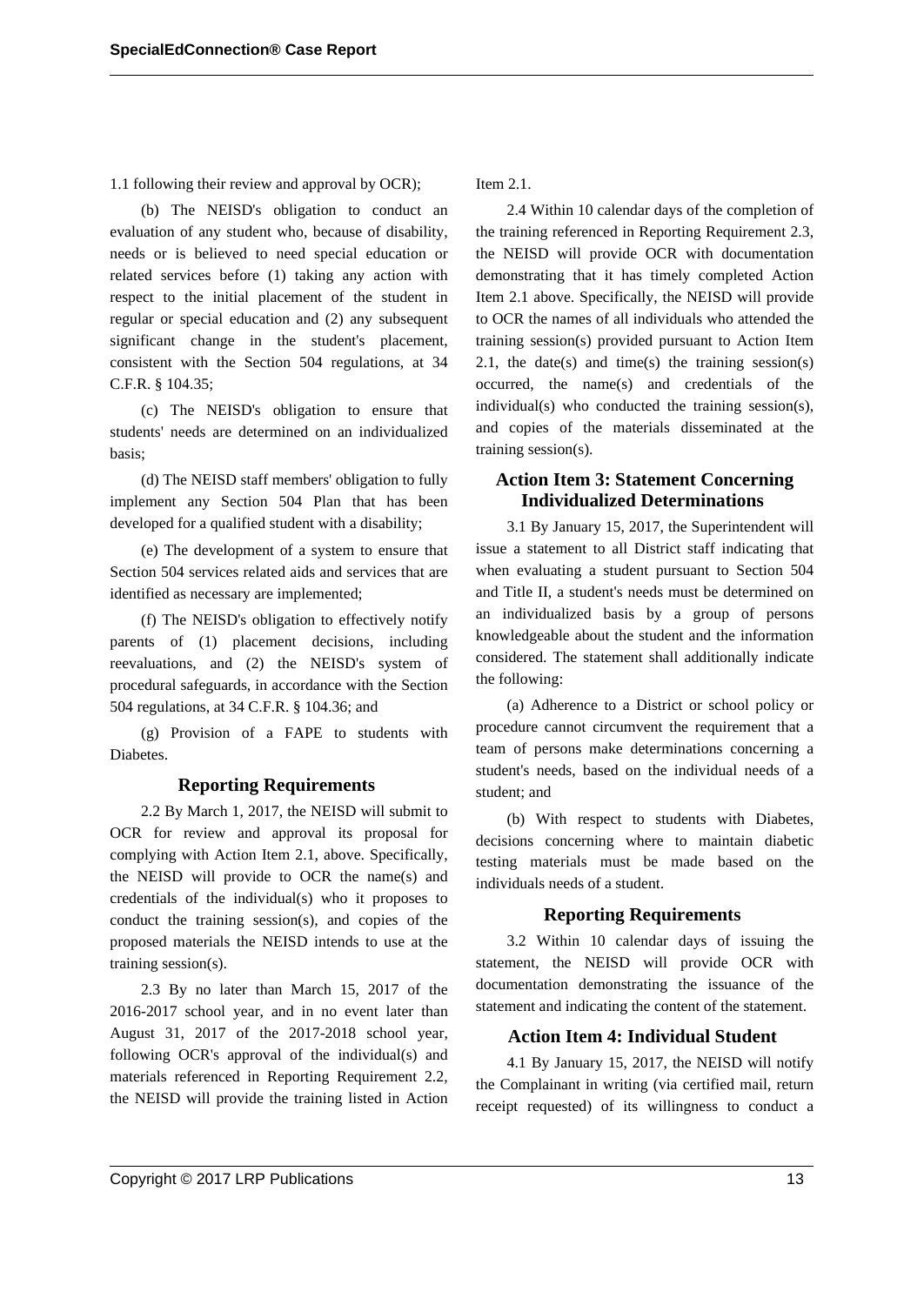Section 504 placement meeting to determine the individual needs of the Student pursuant to Section 504, at 34 C.F.R. § 104.35. The NEISD will provide the Complainant with a minimum of thirty (30) calendar days to respond to its offer to evaluate the Student.

4.2 If the Complainant accepts the NEISD's offer to conduct a Section 504 placement meeting to determine the individual needs of the Student, the NEISD will conduct the Section 504 placement meeting within thirty (30) calendar days of the Complainant's acceptance. Pursuant to Section 504, at 34 C.F.R. § 104.35, the Section 504 placement meeting should be conducted by a group of persons who are knowledgeable about the Student, the meaning of the evaluation data, and placement options within the NEISD. Based on the Student's evaluation, the NEISD will:

(a) Assess and determine the Student's needs on an individualized basis;

(b) Determine which regular or special education aids and related services should be provided to the Student and in what educational setting;

(c) Make placement decisions in compliance with 34 C.F.R. § 104.33-35; and

(d) Notify the Complainant in writing (via certified mail, return receipt requested) of the NEISD's determinations made pursuant to this Action Item and provide the Complainant notice of the NEISD's system of procedural safeguards.

4.3 By February 1, 2017, after providing proper written notice to the Student's parent/guardian, a group of knowledgeable persons, including the parent/guardian, will determine whether the Student needs compensatory and/or remedial services as a result of the District's failure to provide appropriate regular and/or special education or related services from April 1, 2014 to the date of this signed Resolution Agreement. If so, within 1 week of its determination, the group will develop a plan for providing timely compensatory and/or remedial services with a completion date not to extend beyond January 27, 2017. The District will provide the Student's parent/guardian notice of the procedural safeguards including the right to challenge the group's determination through an impartial due process hearing.

### **Reporting Requirements**

4.4 By January 15, 2017, the NEISD will provide OCR with a copy of the written notification sent to the complainant and Student in accordance with Action Item 4.1.

4.5 By February 5, 2017, the NEISD will submit to OCR a narrative report and documentation evidencing whether the Complainant accepted the NEISD's offer conduct a Section 504 placement meeting to determine the individual needs of the Student and the scheduled date of the placement meeting.

4.6 If a Section 504 placement meeting to determine the individual needs of the Student occurs, in accordance with Action Items 4.1 and 4.2, within 2 weeks, of the placement meeting, the NEISD will submit to OCR all documents pertaining to the placement meeting and placement decision.

4.7 Within 2 weeks of the decision as to whether compensatory and/or remedial services are needed, the District will submit to OCR documents supporting the group's decision. The documentation submitted shall include documentation showing the participants in the meeting, an explanation for decisions made, the information considered, and a description of and schedule for providing any compensatory and/or remedial services (if any) to the Student. OCR will, prior to approving the District's decision and plan for providing the proposed services, review the documentation to ensure that the District met the procedural requirements of the regulation implementing Section 504, at 34 C.F.R. §§ 104.34, 104.35 and 104.36, in making these determinations.

# **Action Item 5: Similarly Situated Students**

5.1 By February 1, 2017, the NEISD will identify all similarly situated diabetic students within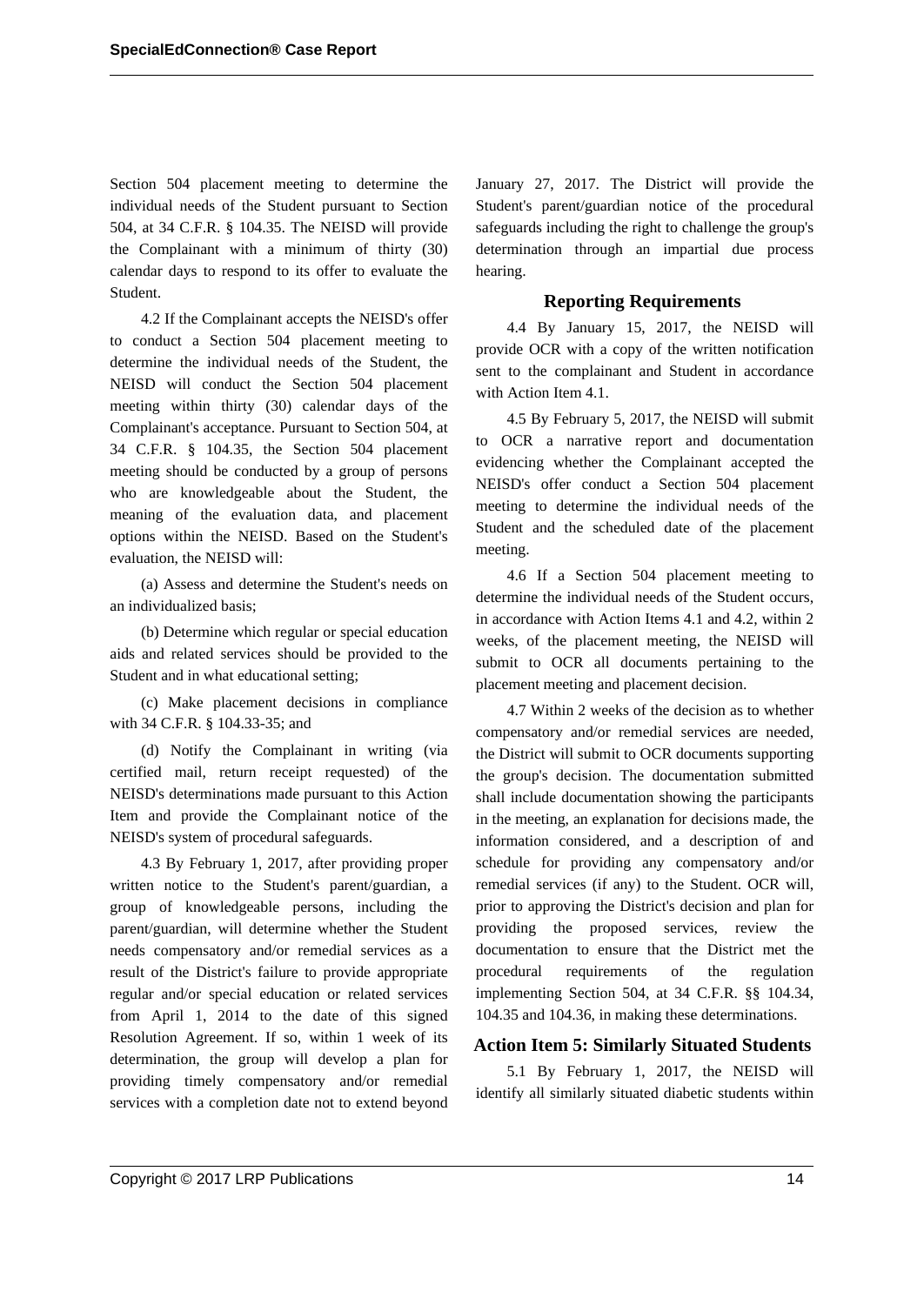the District**<sup>3</sup>** , who require diabetic testing during the school day and who have been determined to be a qualified student with a disability by the NEISD. For each student identified, the NEISD shall do the following:

(a) Notify the parent(s) or guardian(s) of the student in writing (via certified mail, return receipt requested) of its willingness to conduct a Section 504 placement meeting to determine the individual needs of the student pursuant to Section 504, at 34 C.F.R. § 104.35. The NEISD will provide the parent(s) or guardian(s) with a minimum of thirty (30) calendar days to respond to its offer to evaluate the Student;

(b) If the parent(s) or guardian(s) of the student accept the NEISD's offer to conduct a Section 504 placement meeting to determine the individual needs of the Student, the NEISD will conduct the Section 504 placement meeting within thirty (30) calendar days of the parent(s) or guardian(s)' acceptance. Pursuant to Section 504, at 34 C.F.R. § 104.35, the Section 504 placement meeting should be conducted by a group of persons who are knowledgeable about the student, the meaning of the evaluation data, and placement options within the NEISD. Based on evaluation, the NEISD will:

i. Assess and determine the student's needs on an individualized basis;

ii. Determine which regular or special education aids and related services should be provided to the student and in what educational setting;

iii. Make placement decisions in compliance with 34 C.F.R. § 104.33-35; and

iv. Notify the parent(s) or guardian(s) of the student in writing (via certified mail, return receipt requested) of the NEISD's determinations made pursuant to this Action Item and provide the parent(s) or guardian(s) of the student notice of the NEISD's system of procedural safeguards.

### **Reporting Requirements**

5.2 By February 17, 2017, the NEISD will provide OCR with a list of all similarly situated students as identified in Action Item 5.1.

5.3 By February 17, 2017, the NEISD will provide OCR with a copy of the written notification sent to the parent(s) or guardian(s) of any students as identified in Action Item 5.1.

5.5 By March 19, 2017, the NEISD will submit to OCR a narrative report and documentation evidencing whether the parent(s) or guardian(s) of any students as identified in Action Item 5.1. accepted the NEISD's offer conduct a Section 504 placement meeting to determine the individual needs of the Student and the scheduled date of the placement meeting.

The NEISD understands that OCR will not close the monitoring of this agreement until OCR determines that the recipient has fulfilled the terms of this agreement and is in compliance with Section 504 and Title II. The NEISD understands that by signing this agreement, it agrees to provide data and other information in a timely manner in accordance with the reporting requirements of this agreement. Further, the NEISD understands that during the monitoring of this agreement, if necessary, OCR may visit the district, interview staff and contract staff, students, or others and request such additional reports or data as are necessary for OCR to determine whether the district has fulfilled the terms of this agreement and is in compliance with Section 504 and Title II, which are at issue in this case.

The NEISD understands and acknowledges that OCR may initiate administrative enforcement or judicial proceedings to enforce the specific terms and obligations of this Agreement. Before initiating administrative enforcement (34 C.F.R. §§ 100.9, 100.10), or judicial proceedings to enforce this Agreement, OCR shall give the NEISD written notice of the alleged breach and sixty (60) calendar days to cure the alleged breach.

**<sup>1</sup>**A person knowledgeable about the laws and issues pertaining to the identification, evaluation and placement of students who are, or are believed to be, disabled.